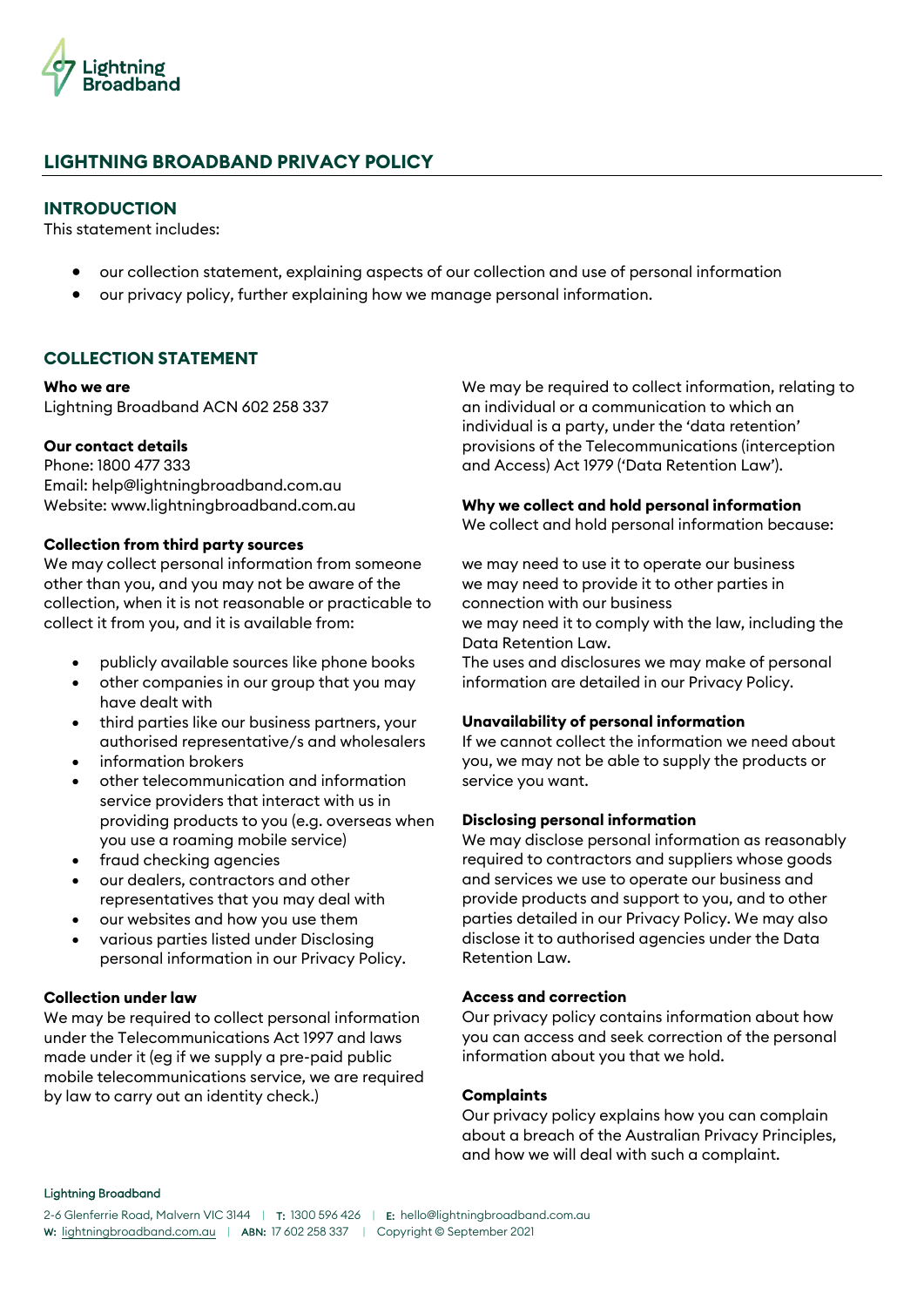

## **PRIVACY POLICY**

#### **Personal Information**

This refers to information or an opinion about a living person who is identified or reasonably identifiable, whether or not true and whether or not recorded in material form. For the purposes of the Data Retention Law, it also refers to information retained for the purposes of that law, if it relates to an individual or a communication to Ih the individual is a party.

# **Kinds of personal information we collect and hold**

Broadly, we may collect and hold:

- personal details like name, date of birth, gender, occupation and driver licence number
- contact details like physical, postal, work and email addresses and phone numbers
- financial details like bank account, credit card numbers and your billing and payment history with us
- service-related details like your user name, encrypted password and service usage history, support incidents, enquiries and complaints
- other details relating to special situations like specific health information if you apply for priority assistance and information about any authorised representative you appoint
- Data Retention Law details (where that law applies) like subscriber and account details, service details, details about telecommunications devices, the source and destination of communications, the date and time of communications and connection to services, the type of a communication or service and location details.

In any case, we only collect personal information that is reasonably necessary to support our functions and activities. If we cannot collect the information we need about you, we may not be able to supply the products or service you want.

## **Collecting personal information**

Unless it is not reasonable or practicable to do so, and in other cases allowed by law, we will collect personal information about you directly from you (e.g. when you contact us by phone or online, or at our premises, or fill in an application form).

In other cases, we may collect personal information about you from:

- publicly available sources like phone books
- other companies in our group that you may have dealt with
- third parties like our business partners, your authorised representative/s and wholesalers
- information brokers
- other telecommunication and information service providers that interact with us in providing products to you (e.g. overseas when you use a roaming mobile service)
- fraud checking agencies
- our dealers, contractors and other representatives that you may deal with
- our websites and how you use them
- various parties listed under Disclosing personal information below.

## **Holding personal information**

We hold personal information in hard and/or soft copy at our offices and in other facilities that we own or license from third parties, like data centres. We take reasonable steps to keep it secure and to protect it from unauthorised access, use or alteration. Where required by the Data Retention Law, it will be encrypted.

## **Why we collect and hold personal information**

We collect and hold personal information because:

- we may need to use it to operate our business
- we may need to provide it to other parties in connection with our business
- we may need it to comply with the law, including the Data Retention Law.

Lightning Broadband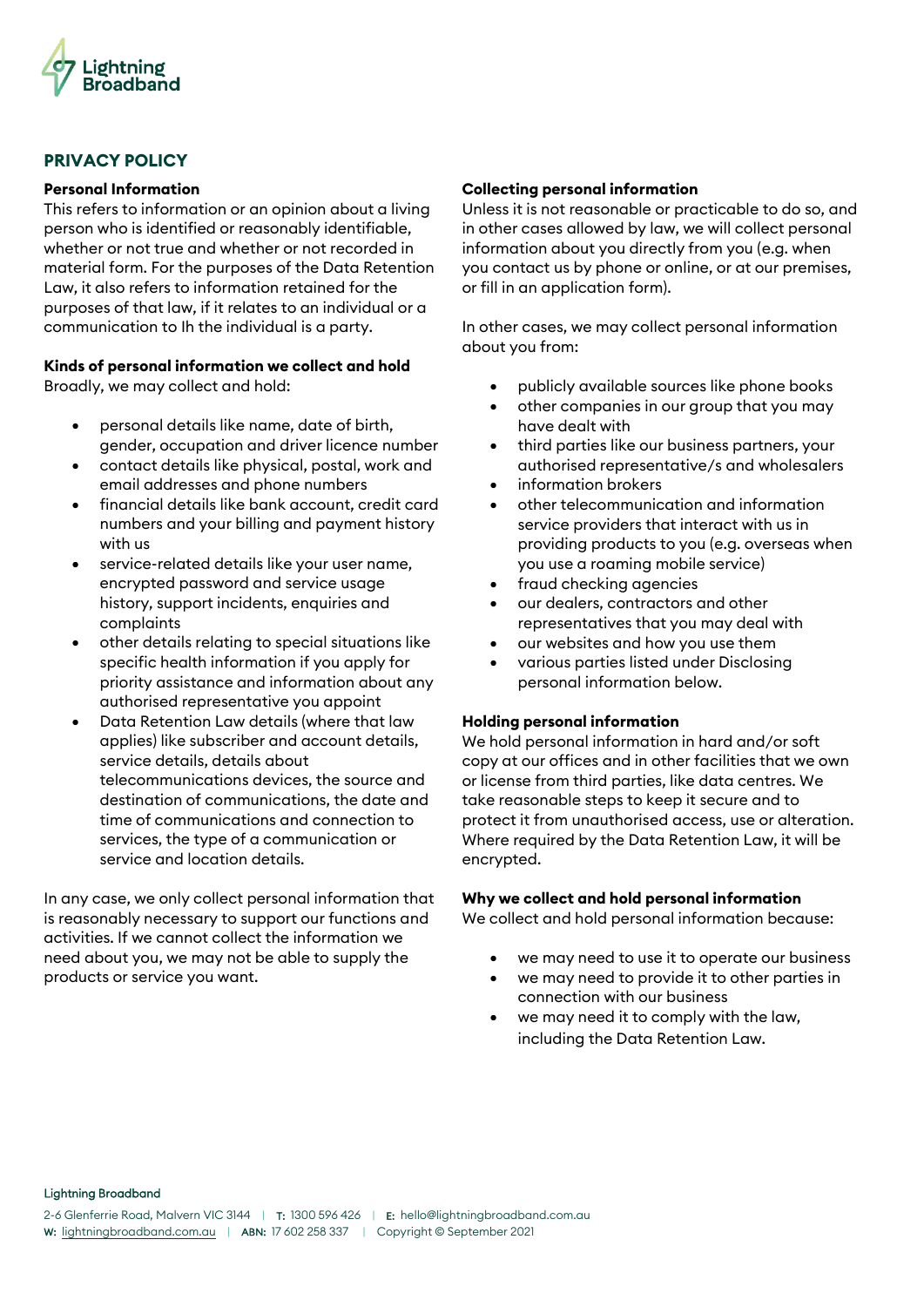

## **Using personal information**

We may use personal information

- to identify you
- for credit checks
- to prevent fraud
- to supply products (including goods and/or services) to you
- to give you information about us and our products, and product offers
- for direct marketing see Direct marketing for details
- to improve our products, our marketing and our website
- to answer your enquiries
- to give you customer support and service
- to better understand your needs and respond to them
- to manage and plan our products and business
- to charge and bill you for products you use
- to collect payment from you
- to monitor, manage, test and improve our network and facilities
- to comply with various laws that apply to us, including the Telecommunications Act 1997, the Data Retention Law and our obligations under any carrier licence that we hold
- for other purposes related to the operation of our business.

## **Disclosing personal information**

We may disclose personal information as reasonably required:

- to contractors and suppliers who supply or support us in:
- market research, sales and marketing
- direct marketing see Direct marketing for details
- identity and fraud checking
- credit management
- service provisioning
- installation, maintenance and repairs
- helpdesk and enquiries
- support and complaint management
- communications and mailing
- billing, debt recovery and credit management
- network and product design and maintenance
- corporate strategy
- legal and regulatory advice and compliance
- accounting and financial planning
- risk management
- otherwise providing goods and services that we use to operate our business and provide products and support to you
- to your authorised representative/s
- if you ask us to do so
- to our agents, dealers and members of our corporate group
- to our business partners and wholesale suppliers
- to other telecommunication and information service providers that interact with us in providing products to you (eg overseas when you use a roaming mobile service)
- to the manager of the Integrated Public Number Database, the Australian Communications and Media Authority, police, law enforcement and national security agencies and other authorities when and as required by law
- to authorised agencies under the Data Retention Law
- to organisations that provide credit or finance to us
- to persons who invest in or acquire all or part of our business or company, or are considering doing so.

Lightning Broadband